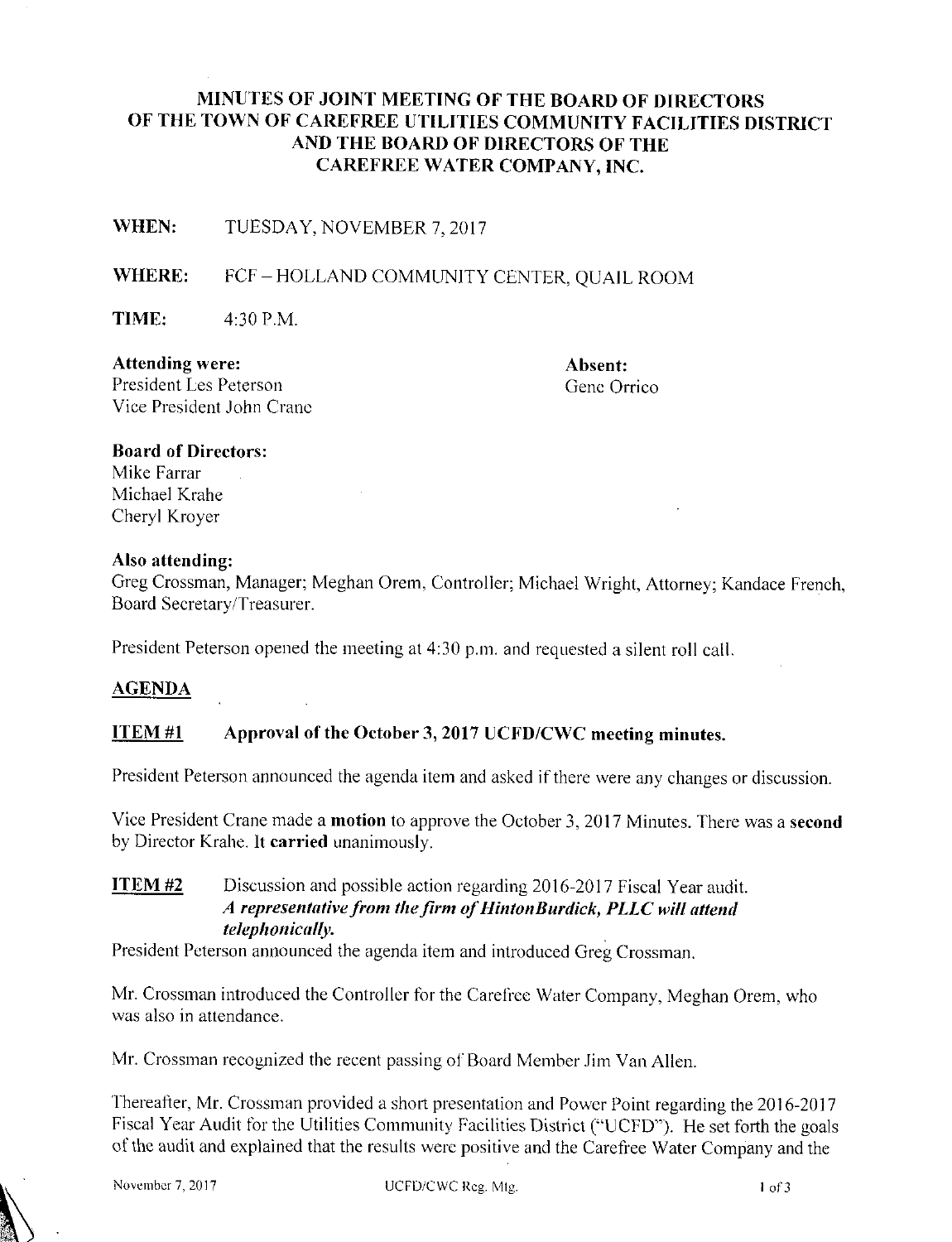UCFD are in good financial condition and the Water Company was able to cover its liabilities and grow its reserves.

Mr. Crossman explained that there were only two payments left on the original bond for the purchase of the Water Company.

Mr. Crossman introduced Crimson Singleton, an auditor with HintonBurdick, who appeared telephonically. Ms. Singleton stated that Mr. Crossman explained the audit findings well. There was nothing of note and there were no unusual findings. It was considered <sup>a</sup> clean audit. She stated that the Water Company staff were very good to work with and provided everything requested.

There was discussion by Board Member Farrar and Mr. Crossman.

There was a brief discussion by the Board regarding the audit. Thereafter, President Peterson asked for a motion.

Vice President Crane made a motion to accept the Audit for the Fiscal Year 2016-2017 as presented. There was a second by Director Kroyer. It carried unanimously.

## ITEM #<sup>3</sup> Adjournment

President Peterson announced the agenda item and asked for <sup>a</sup> motion to adjourn.

Director Farrar made <sup>a</sup> motion to adjourn. There was a second by Vice President Crane. It carried unanimously.

DATED this 14<sup>th</sup> day of November, 2017

UCFD/CWC

ma v dace French, Secretary/Treasurer

OF DIRECTORS  $BOA$  $\mathcal{U}_4$ 

Les Peterson, President

Attest: dace French, Secretary/Treasurer